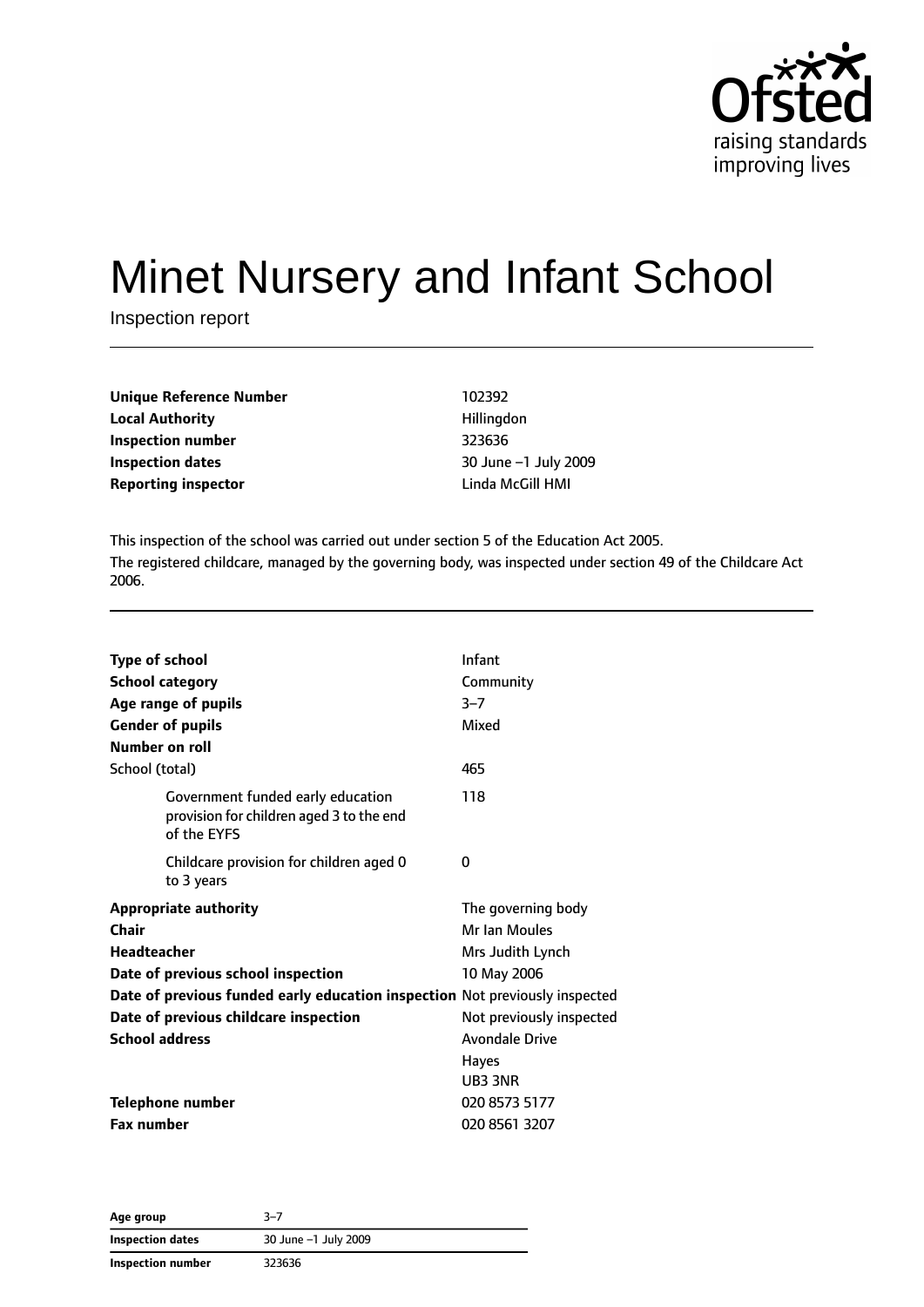.

<sup>©</sup> Crown copyright 2009

Website: www.ofsted.gov.uk

This document may be reproduced in whole or in part for non-commercial educational purposes, provided that the information quoted is reproduced without adaptation and the source and date of publication are stated.

Further copies of this report are obtainable from the school. Under the Education Act 2005, the school must provide a copy of this report free of charge to certain categories of people. A charge not exceeding the full cost of reproduction may be made for any other copies supplied.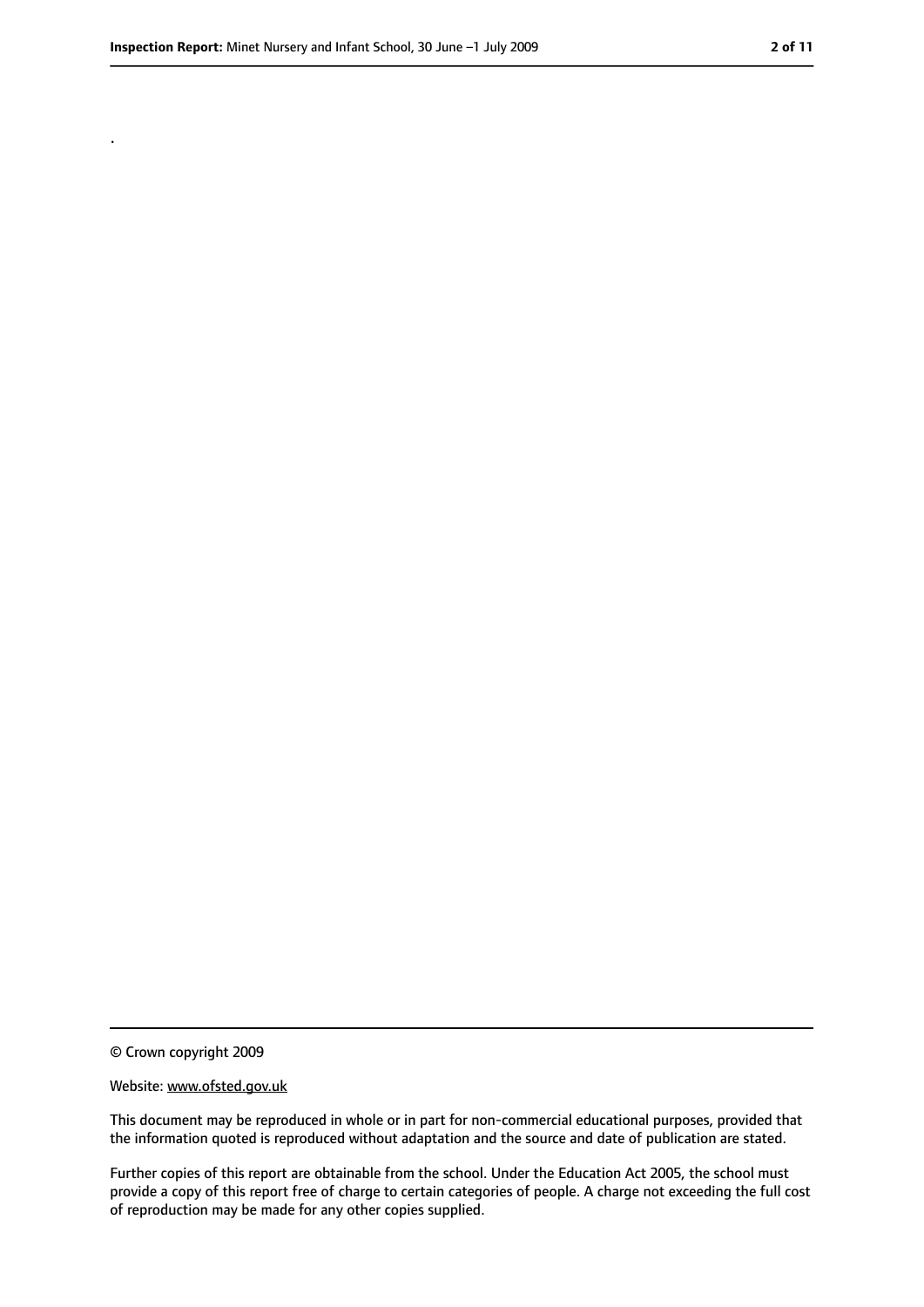# **Introduction**

The inspection was carried out by one of Her Majesty's Inspectors and two Additional Inspectors.

## **Description of the school**

Minet Nursery and Infant School is much larger than a typical infant school. The Early Years Foundation Stage comprises a nursery unit of 120 children who attend on a part-time basis, and four Reception classes. The school's intake reflects the local area, which is one of wide ethnic and linguistic diversity. Some of the pupils' families face considerable challenges in their lives, for example, they have refugee status or are seeking asylum. The proportion of pupils who speak English in addition to another language at home is very high, and many pupils are in the early stages of learning English. Altogether, 48 different languages are spoken by the pupils. A substantial proportion of pupils are entitled to a free school meal, reflecting the challenging economic circumstances of many families. The proportion of pupils who have learning difficulties and/or disabilities is also high. In the main, pupils' difficulties relate to their behaviour, learning, and speech, language and communication. Mobility is very high; many pupils join the school or leave it throughout the course of the school year. The school has been awarded the Activemark and has Healthy School Status.

## **Key for inspection grades**

| Grade 1 | Outstanding  |
|---------|--------------|
| Grade 2 | Good         |
| Grade 3 | Satisfactory |
| Grade 4 | Inadequate   |
|         |              |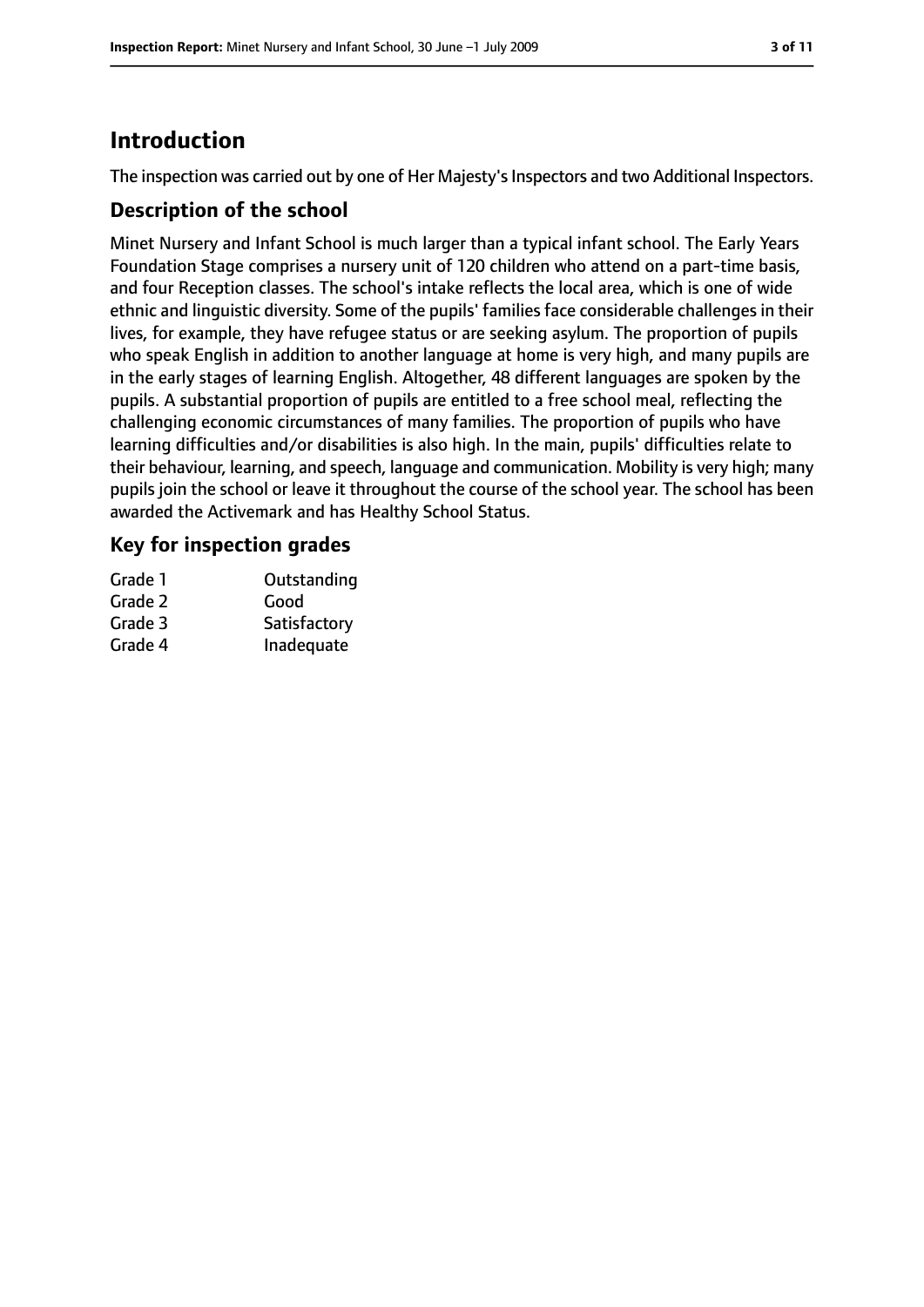# **Overall effectiveness of the school**

#### **Grade: 2**

Minet Nursery and Infant School has taken significant strides forward since its last inspection and its overall effectiveness is good. This has happened because the headteacher, governors and staff know the pupils, their families and the local area very well and have worked together effectively to try to meet the exceptionally wide range of pupils' needs.

Some aspects of the school's work stand out as exemplary. The pastoral care and the attention paid to children's welfare are excellent, and the school works extremely well with other providers and organisations to ensure the pupils' well-being. The approach to dealing with absence is meticulous and has led to significant improvements in attendance levels, which are now in line with those of similar schools. Parents are included in many ways in the school's work and in additional activities, and the school does a great deal to support both individual families and groups. The school's promotion of community cohesion is outstanding. Pupils' understanding of different faiths and cultures is very strong; they know that respect and acceptance of difference are important. 'If you respect others, then they will respect you', explained one pupil. Celebratory events such as One World Week, which involved every parent and child in both the infant and the junior schools, are powerful ways of bringing the local community together. The school strives to make sure that every child's educational and pastoral needs are met, and in this supportive atmosphere the pupils grow and thrive.

When children start school, their skills and knowledge are generally below those of typical three-year-olds, especially in their social development and their language and communication. The standards that they reach by the age of seven are below what is expected nationally but, overall, the pupils have made good progress to get to this point. After a satisfactory start in the Nursery, pupils' progress accelerates as they move through the rest of the school. This is because of some good whole-class teaching, but also because of well-targeted interventions that are very effective in boosting the progress of pupils who have additional needs. Not all teaching is up to this standard, however. In a few lessons, the distinction between what pupils are to do and what they are to learn is not always clear enough. The pupils know their targets for writing and mathematics and can explain broadly what they are aiming for in their work, but are not always sure about the precise next steps they need to take to get there.

The staff work hard to make sure the pupils acquire the social skills and self-esteem that they need in order to be successful learners. This helps them to grow in confidence and develop into lively, happy individuals, keen to work and play with one another. Pupils enjoy school and say that they like their friends and their teachers. Their behaviour is good. Their positive attitudes, together with the good progress they make in their learning, prepare them well for the next step in their lives. The good curriculum also contributes to the pupils' enjoyment of school.

The positive impact that the school's work is having on the pupils' progress and well-being is testament to good leadership and management, both at senior level and in year-group teams. Teamwork is strong. The staff are rightly pleased with the improvements that have been made since the last inspection and the capacity to continue to improve is good.

## **Effectiveness of the Early Years Foundation Stage**

#### **Grade: 3**

The positive, welcoming atmosphere in the Nursery helps children to settle well into school life. There have been many improvements to organisation and provision since the last inspection.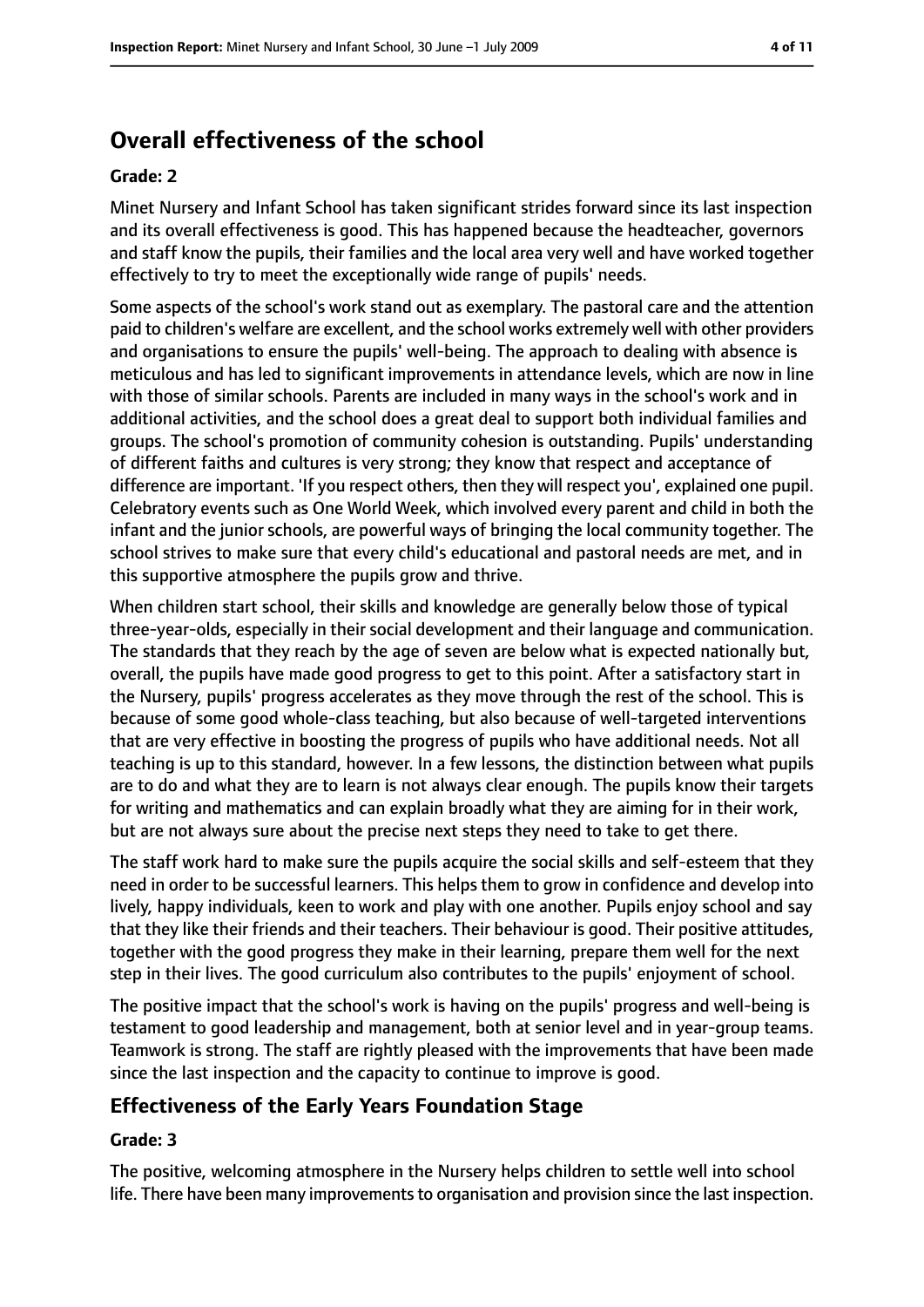The Nursery now has a 'key worker' system; teachers and nursery nurses have responsibility for a group of children, with whom they form a close bond and whose development they carefully track. Helping children to develop their social and language skills is rightly given a high priority. Teaching is satisfactory, and ensures that children make satisfactory progress during their time in the Nursery. Progress is not better than this because activities tend to cover the areas of learning at levels appropriate to the children's ages and stages of development, rather than being closely matched to the small steps that they need to take next in their learning. Children's progress accelerates during the Reception Year because of generally good teaching and the provision of a wide range of interesting and carefully planned activities, indoors and out. Across the Early Years Foundation Stage, children have plenty of scope to choose activities for themselves and they also take part willingly in activitiesled by adults. The proportion of children who reach the goals expected by the end of the Reception Year is increasing, but is still smaller than that found nationally. Across the Nursery and Reception classes, the children are safe and well cared for.

The Early Years Foundation Stage is well led and managed. The Foundation Stage leader has a clear understanding of what needs to be done next to improve practice further.

## **What the school should do to improve further**

- Ensure that children make good progress in the Nursery by planning activities that are more closely matched to individual learning needs.
- Achieve greater consistency in the impact of teaching by ensuring that teachers' planning focuses precisely on what groups of pupils need to learn next.

# **Achievement and standards**

#### **Grade: 2**

By the end of Year 2, the school's results in reading, writing and mathematics are below the national average. However, to get to this point, many children have made good strides forward in their learning from their low starting points and are closing the gap towards what is expected for their age. This year, the school has been working on improving pupils' writing skills and has had some considerable success. About two thirds of the pupils in Year 2 made good or better progress from their starting points, and the proportion reaching the expected Level 2 has increased. Progress in mathematics is not quite so strong but, even so, almost half of the pupils made good or better progress this year. Mathematics is a focus for the school's work in the coming year. The school pays meticulous attention to meeting the wide range of needs of the many pupils who find work difficult, who are still learning to speak English or who need support in developing their social skills or confidence. This work pays dividends because the pupils make good progress towards their individual targets.

# **Personal development and well-being**

#### **Grade: 2**

Pupils' personal development and well-being, including their spiritual, moral, social and cultural development, are good. Pupils have good social skills and their awareness and understanding of different cultures, faiths and traditions are particular strengths. They behave sensibly and are respectful of their teachers and each other. They need no encouragement to eat healthily; during the inspection peas in their pods were a very popular snack at break-time and pupils understood the need to drink plenty of water and juice during the very hot weather. They were keen to demonstrate the way they have been taught to stand up to bullies, although they said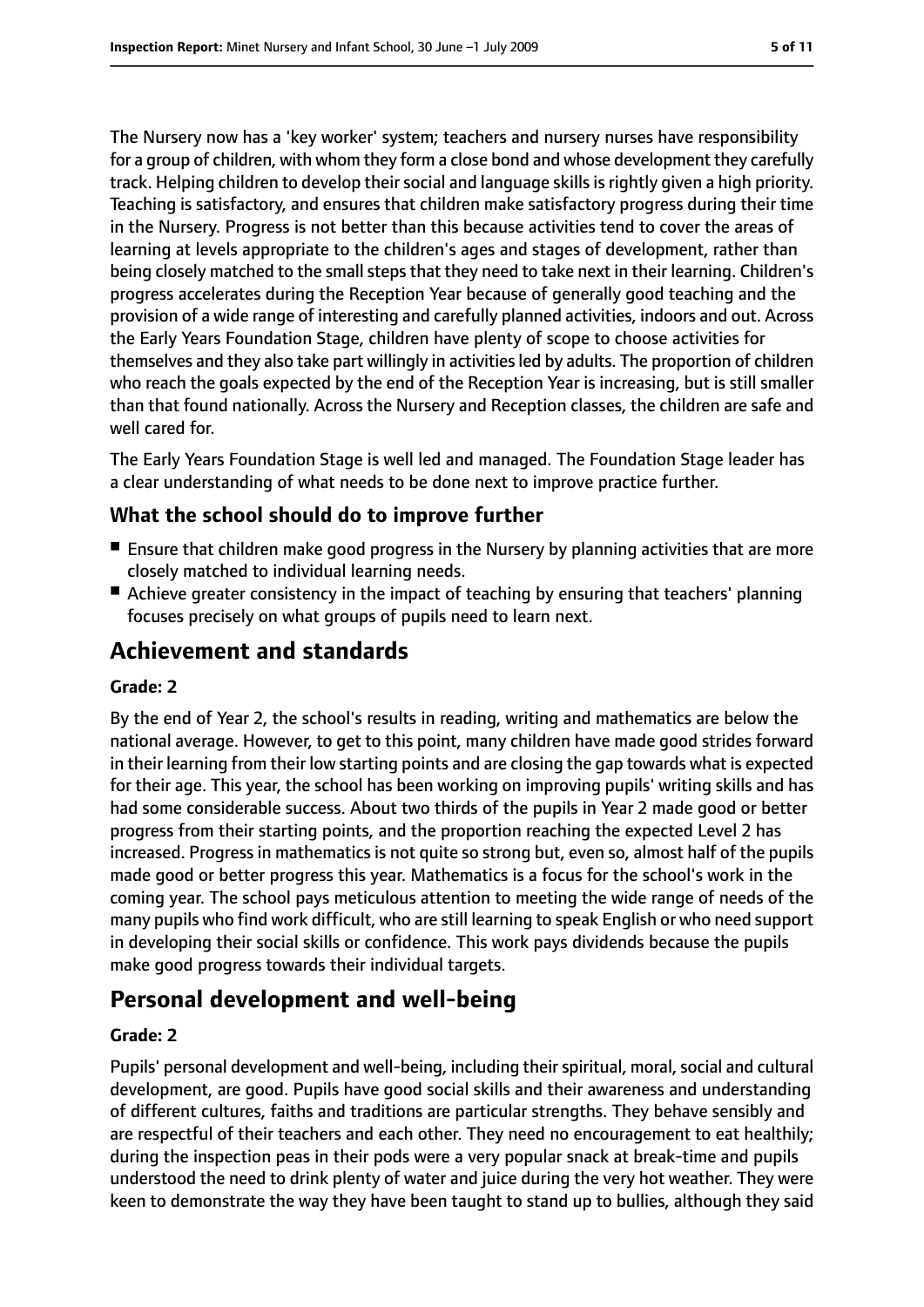they do not need to do this very often. The pupils enjoy opportunities to take responsibility as monitors, buddies or members of the school council. They are also aware of their responsibilities in the wider community, for example by recycling. Recently, they petitioned the local council to lobby for measures to deal with the traffic in the road outside the school and await the forthcoming visit of a councillor.

# **Quality of provision**

## **Teaching and learning**

#### **Grade: 2**

There is a calm and hard-working atmosphere in most lessons. Pupils are keen to learn and do their best. This shows in the care that they take in presenting their work and the pride they have when sharing what they have done with others. Teachers analyse the progress pupils make and give extra support where it is needed. Teaching assistants are used well in making this support effective. Teachers' planning shows what they intend their pupils to learn in each lesson. This works best when expressed with precision; for example, in one lesson pupils were describing in writing a route they had drawn on a map of Treasure Island. Because the teacher focused the pupils' thinking on how to use the language of sequence and direction, all pupils succeeded in producing well-written work at various levels. One pupil wrote, 'Next, go up through the scary Black Forest, then you have a choice to go left or right.' However, on other occasions, the learning intention focuses too much on what pupils are to do rather than on what they need to learn next. Teachers' marking is thorough, though it does not always indicate the next step for pupils to take in order to reach a higher level.

#### **Curriculum and other activities**

#### **Grade: 2**

Over the last two years, the curriculum has been changed to take greater account of pupils' interests and how they prefer to learn. For example, Year 2 pupils wanted to learn about dinosaurs in a topic on London, so the planning was amended to include aspects of prehistory. The teaching takes good account of pupils' differing backgrounds. Much work has been put into designing topics that link different subjects so that National Curriculum requirements are fulfilled and the pupils' interests engaged. Planning for literacy and numeracy is good and meets the needs of pupils of different abilities, although the link between pupils' individual targets and what they need to learn next is not always clear. There is a wide range of well-attended after-school clubs. Topics are enlivened by visits out of school or workshops in school, such as those arranged for the recent One World week, which enriched pupils' understanding of the varied backgrounds of their classmates.

#### **Care, guidance and support**

#### **Grade: 2**

The school places a strong emphasis on ensuring the pupils are well cared for. Pastoral care is exemplary. Arrangements for protecting children and keeping them safe are robust and well known. The school has many links with other agencies and providers, including the extended schools partnership, and works very well with them to meet the many and varied needs of individual pupils and their families. Children who join the school during the course of the year settle quickly, helped in no small part by their special 'buddy', one of their classmates who looks after them in the first few weeks at school.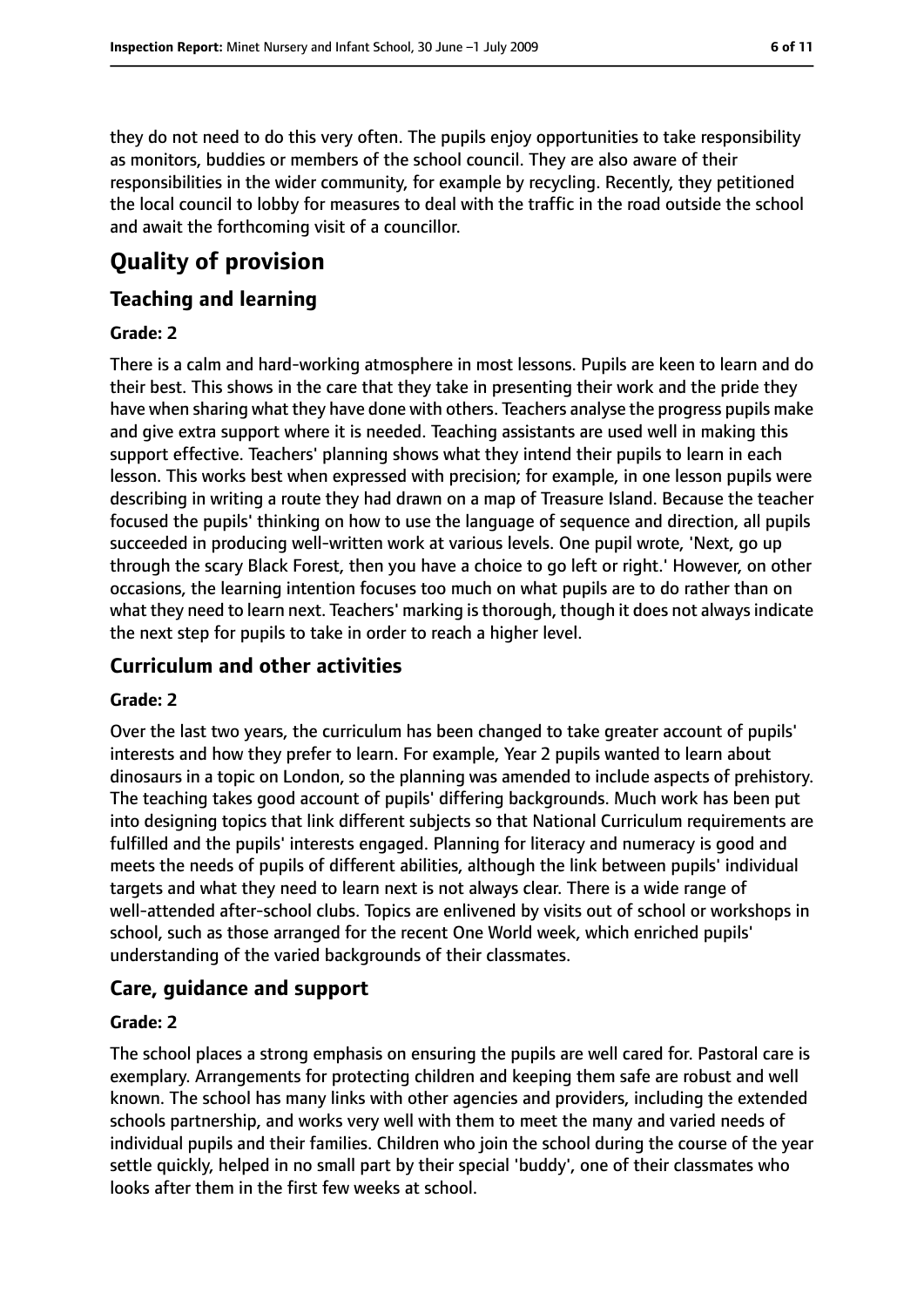Assessment procedures for literacy and numeracy are good. Assessments are checked regularly by senior staff to ensure their accuracy and are used consistently to give pupils targets to move them on to the next level. Pupils know what their targets are and some can explain how they use them to make their work better. 'I have to check my writing to make sure I have used connectives,' said one girl. Assessment in other subjects is less formal and is left to individual teachers.

# **Leadership and management**

#### **Grade: 2**

The school is well led and managed. The headteacher was new in post at the time of the last inspection. Since then she has, with the good support of the senior team and governors, brought about improvements in important aspects of the school's work. Regular evaluations ensure that the school's particular strengths and the areas requiring further work are well known and are included in the plan for improvement. The plan includes clear and measurable targets for further improvement. Weaknesses in teaching revealed as a result of monitoring have been tackled robustly. However, the impact of support provided for teachers to improve aspects of their practice is not systematically followed up. Senior and middle leaders are businesslike and professional in their approach to working with their teams and to raising standards. Governors provide good support, which is balanced with an appropriate degree of questioning and challenge.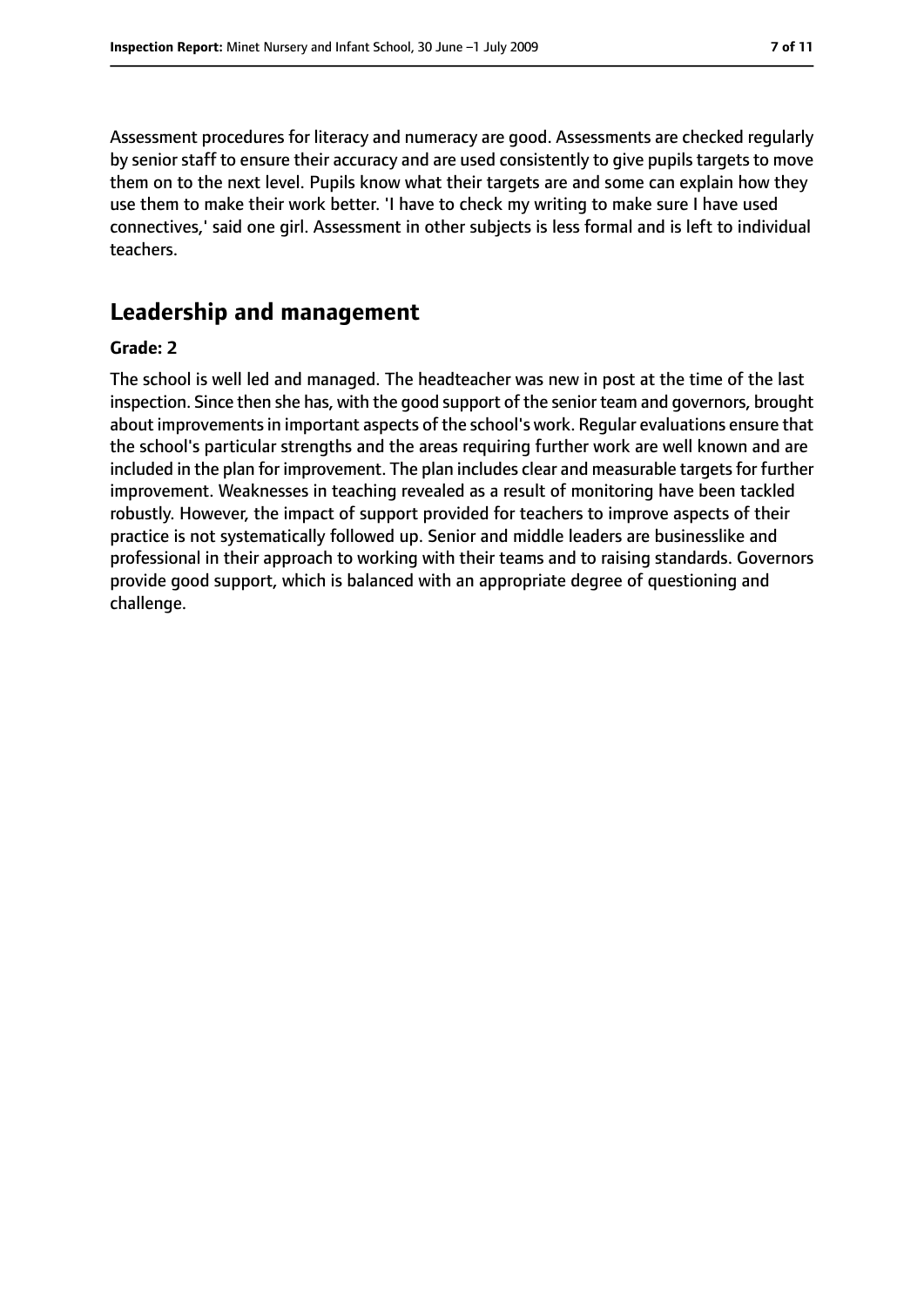**Any complaints about the inspection or the report should be made following the procedures set out in the guidance 'Complaints about school inspection', which is available from Ofsted's website: www.ofsted.gov.uk.**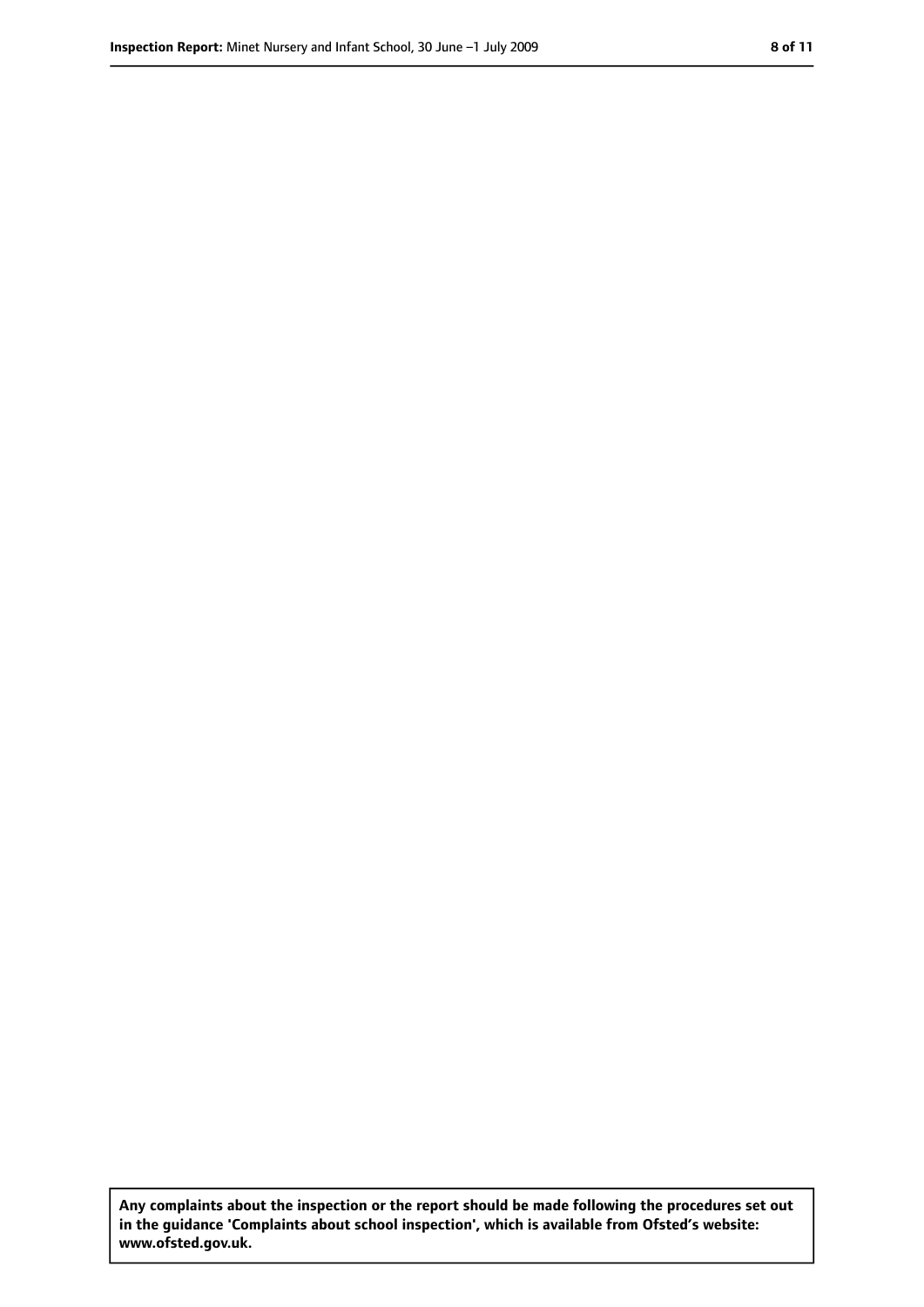# **Inspection judgements**

| Key to judgements: grade 1 is outstanding, grade 2 good, grade 3 satisfactory, and | <b>School</b>  |
|------------------------------------------------------------------------------------|----------------|
| arade 4 inadequate                                                                 | <b>Overall</b> |

## **Overall effectiveness**

| How effective, efficient and inclusive is the provision of<br>education, integrated care and any extended services in meeting the<br>needs of learners? |     |
|---------------------------------------------------------------------------------------------------------------------------------------------------------|-----|
| Effective steps have been taken to promote improvement since the last<br>inspection                                                                     | Yes |
| How well does the school work in partnership with others to promote learners'<br>well being?                                                            |     |
| The capacity to make any necessary improvements                                                                                                         |     |

# **Effectiveness of the Early Years Foundation Stage**

| How effective is the provision in meeting the needs of children in the<br><b>EYFS?</b>       |  |
|----------------------------------------------------------------------------------------------|--|
| How well do children in the EYFS achieve?                                                    |  |
| How good are the overall personal development and well-being of the children<br>in the EYFS? |  |
| How effectively are children in the EYFS helped to learn and develop?                        |  |
| How effectively is the welfare of children in the EYFS promoted?                             |  |
| How effectively is provision in the EYFS led and managed?                                    |  |

## **Achievement and standards**

| How well do learners achieve?                                                                               |  |
|-------------------------------------------------------------------------------------------------------------|--|
| The standards <sup>1</sup> reached by learners                                                              |  |
| How well learners make progress, taking account of any significant variations<br>between groups of learners |  |
| How well learners with learning difficulties and/or disabilities make progress                              |  |

<sup>&</sup>lt;sup>1</sup>Grade 1 - Exceptionally and consistently high; Grade 2 - Generally above average with none significantly below average; Grade 3 - Broadly average to below average; Grade 4 - Exceptionally low.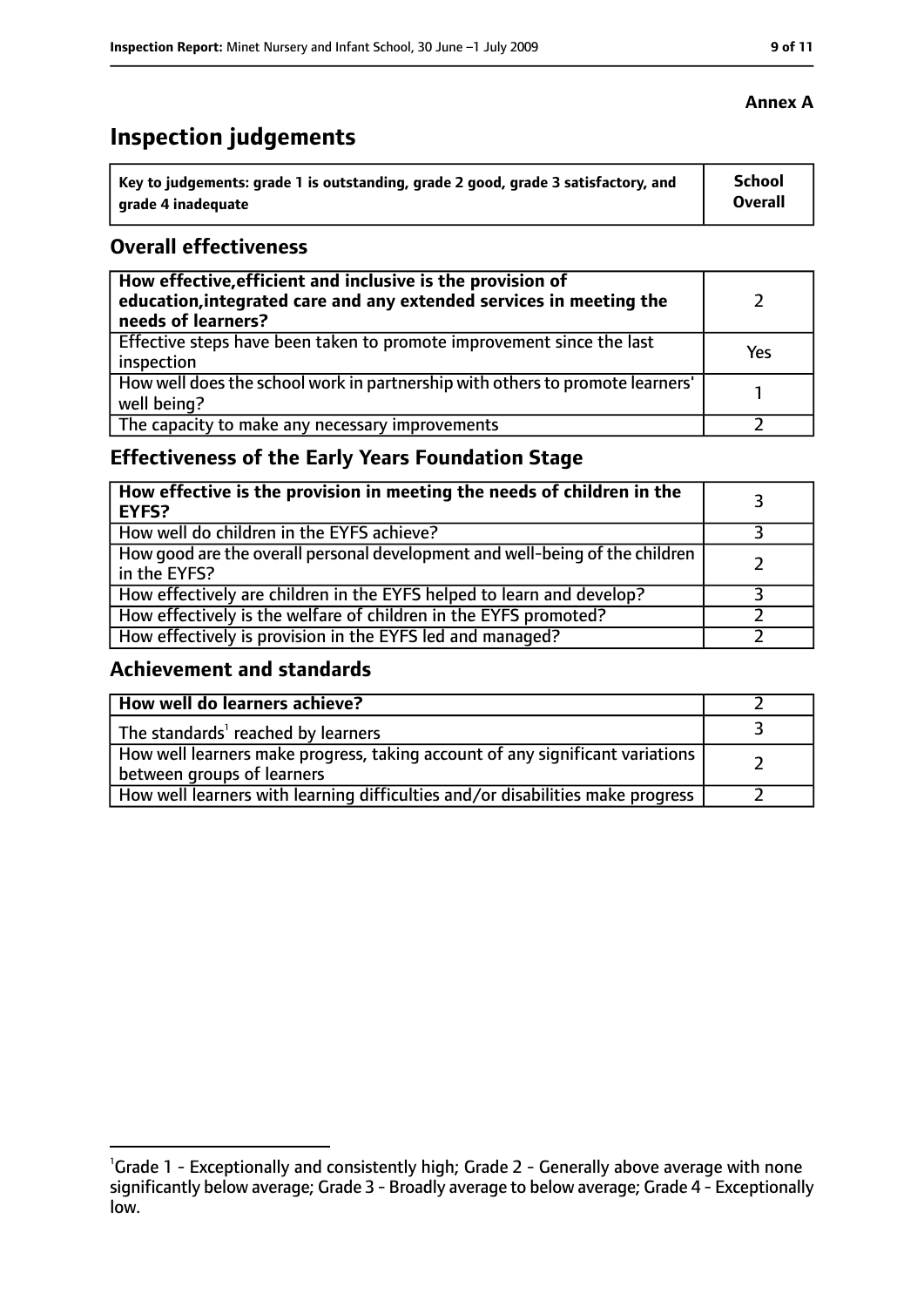# **Personal development and well-being**

| How good are the overall personal development and well-being of the<br>learners?                                 |  |
|------------------------------------------------------------------------------------------------------------------|--|
| The extent of learners' spiritual, moral, social and cultural development                                        |  |
| The extent to which learners adopt healthy lifestyles                                                            |  |
| The extent to which learners adopt safe practices                                                                |  |
| The extent to which learners enjoy their education                                                               |  |
| The attendance of learners                                                                                       |  |
| The behaviour of learners                                                                                        |  |
| The extent to which learners make a positive contribution to the community                                       |  |
| How well learners develop workplace and other skills that will contribute to<br>their future economic well-being |  |

# **The quality of provision**

| How effective are teaching and learning in meeting the full range of<br>learners' needs?              |  |
|-------------------------------------------------------------------------------------------------------|--|
| How well do the curriculum and other activities meet the range of needs and<br>interests of learners? |  |
| How well are learners cared for, quided and supported?                                                |  |

# **Leadership and management**

| How effective are leadership and management in raising achievement<br>and supporting all learners?                                              |     |
|-------------------------------------------------------------------------------------------------------------------------------------------------|-----|
| How effectively leaders and managers at all levels set clear direction leading<br>to improvement and promote high quality of care and education |     |
| How effectively leaders and managers use challenging targets to raise standards                                                                 |     |
| The effectiveness of the school's self-evaluation                                                                                               |     |
| How well equality of opportunity is promoted and discrimination eliminated                                                                      |     |
| How well does the school contribute to community cohesion?                                                                                      |     |
| How effectively and efficiently resources, including staff, are deployed to<br>achieve value for money                                          |     |
| The extent to which governors and other supervisory boards discharge their<br>responsibilities                                                  |     |
| Do procedures for safequarding learners meet current government<br>requirements?                                                                | Yes |
| Does this school require special measures?                                                                                                      | No  |
| Does this school require a notice to improve?                                                                                                   | No  |